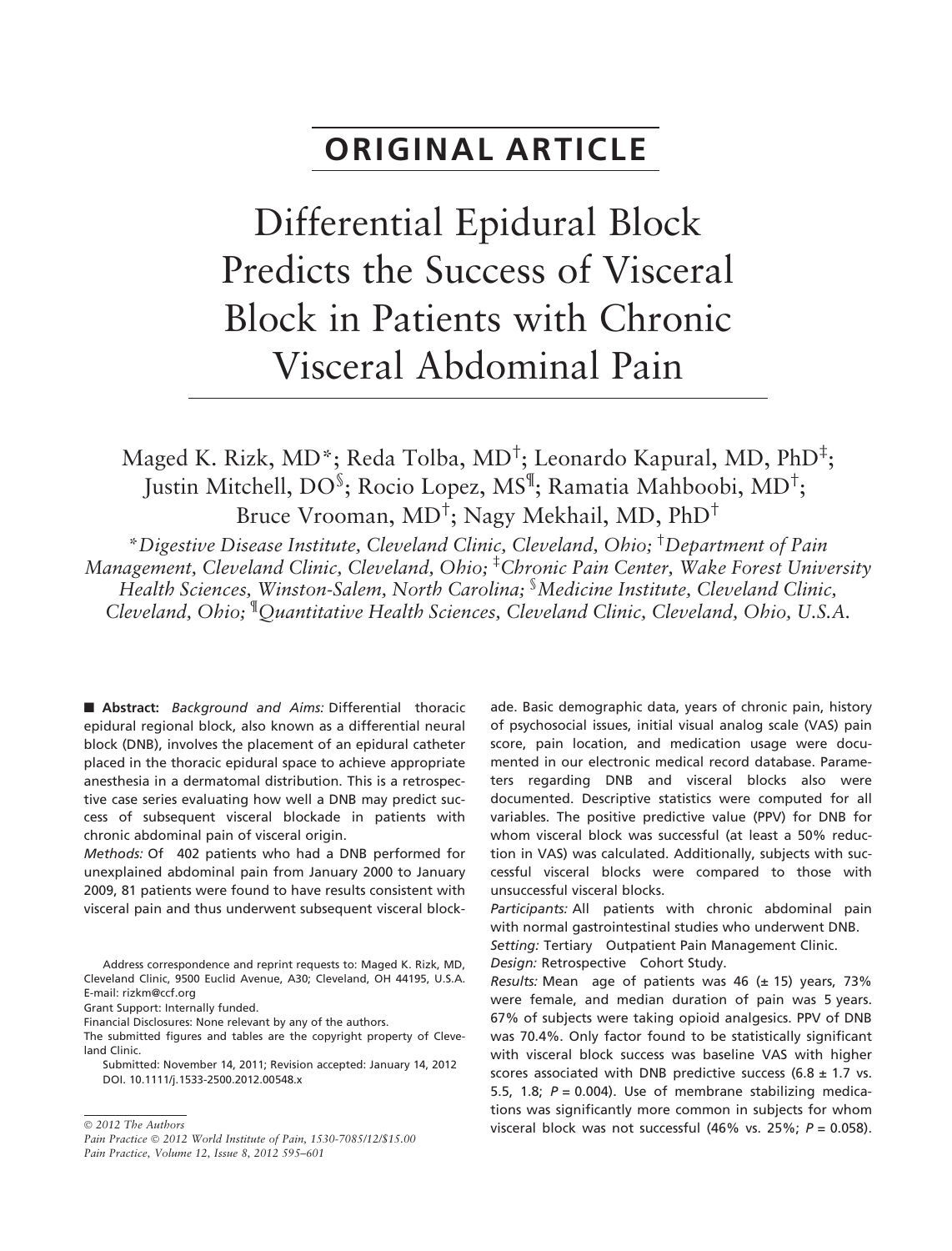Area underneath curve (AUC) for VAS was found to be 0.70 (95% CI: 0.57, 0.82), which signifies fair discrimination. Conclusion: Differential neural block is fairly predictive of subsequent visceral block success in patients with chronic abdominal pain of visceral origin. An initial VAS  $\ge$  5 provides a sensitivity of 93%, which implies that VAS < 5 may predict unsuccessful visceral block. Contrarily, a value of  $\geq 8$ would provide a specificity of 92% and may be used to predict success of subsequent visceral block.  $\blacksquare$ 

Key Words: abdominal pain, visceral pain, differential block, differential nerve block, visceral block

## INTRODUCTION

There is a certain degree of frustration among patients, gastroenterologists, and chronic pain physicians regarding the difficulties of evaluation and treatment of chronic abdominal pain. This frustration is multifactorial, as some of the reasons include an inability to properly diagnose the nature of the pain (visceral, somatosensory, or central/psychogenic), inadequacy of available treatment options, and the frequent concomitant use of opioids in this patient population. There is a need for a reliable tool to identify the nature of chronic abdominal pain after extensive gastrointestinal evaluations fail to show correctible pathology. This is owing to the complexities of visceral innervation and the fact that some chronic abdominal pain may not be visceral in origin, but rather may be central or somatosensory. The hope is that differentiating the types of abdominal pain will assist in developing an effective approach to addressing the pain adequately. In the pain medicine literature, retrograde differential neural block (DNB) is considered to be a valuable tool in the diagnosis of chronic abdominal pain, chronic pelvic pain, and thoracic pain of unknown origin,<sup>1-6</sup> although technical limitations and interpretation made the diagnostic tool difficult to use. However, a modified thoracic epidural retrograde differential block has been described where an epidural catheter is placed in the mid-thoracic epidural space to obtain appropriate thoracic anesthesia and to achieve a block in the dermatomal distribution of the patient's pain complaints. Using such an approach, incremental doses of local anesthetic are injected via an epidural catheter to prevent excessive blockade and to maintain hemodynamic stability.<sup>1</sup> The premise of this test is based on the fact that nerves vary in their response to local anesthetics based on their diameter and state of myelination. Small

unmyelinated C-fibers (which transmit visceral pain sensation) are blocked by lower concentrations of local anesthetics and take longer period of time to recover than the A-delta fibers. A-delta fibers (which are responsible for somatosensory pain) require larger concentrations of local anesthetics, become blocked faster but also recover faster. The interpretation of such neural blockade has been standardized and published previously. $1-4$  If the patient responds to placebo injection, the DNB should be aborted and may be repeated at a later date. If pain persists in spite of achieving adequate segmental regional anesthesia above the level of the pain, the pain is interpreted as central pain and subsequent neuropsychiatric evaluation and treatment should be considered. If the patient has initial improvement of abdominal pain with thoracic anesthesia and the pain returns with resolution of the sensory block, the test is interpreted as somatosensory pain, which can be treated by transversus abdominis plane blockade using ultrasound guidance or more conservative therapies including trigger point injection, NSAIDs, physical therapy, and weight loss if indicated. If the patient has initial improvement of abdominal pain with thoracic anesthesia but has delayed return of the pain after the recovery of somatosensory function, the pain is considered to be visceral in origin and can be treated with, among other modalities, nerve blocks that target the sympathetic chain or visceral fibers.

Monitoring successes of visceral blocks following DNB may reveal the positive predictive value (PPV) of differential nerve block.<sup>4</sup> This can result in proper identification of pain source and in improving the likelihood that a therapeutic intervention will improve symptoms.

# MATERIALS AND METHODS

#### Procedure

Differential neural block is administered by an interventional pain medicine specialist. After appropriate informed consent is obtained, an intravenous line is established and appropriate intravenous fluids are started. The patient's blood pressure, oxygenation, and electrocardiogram (ECG) are monitored. An epidural catheter is inserted into the thoracic epidural space up to a level 2 to 3 segments above the dermatomal supply of the patient's site of pain, typically in the thoracic spine for upper abdominal and epigastric pain. The patient is then transferred to the recovery area and monitored for the response to injections of normal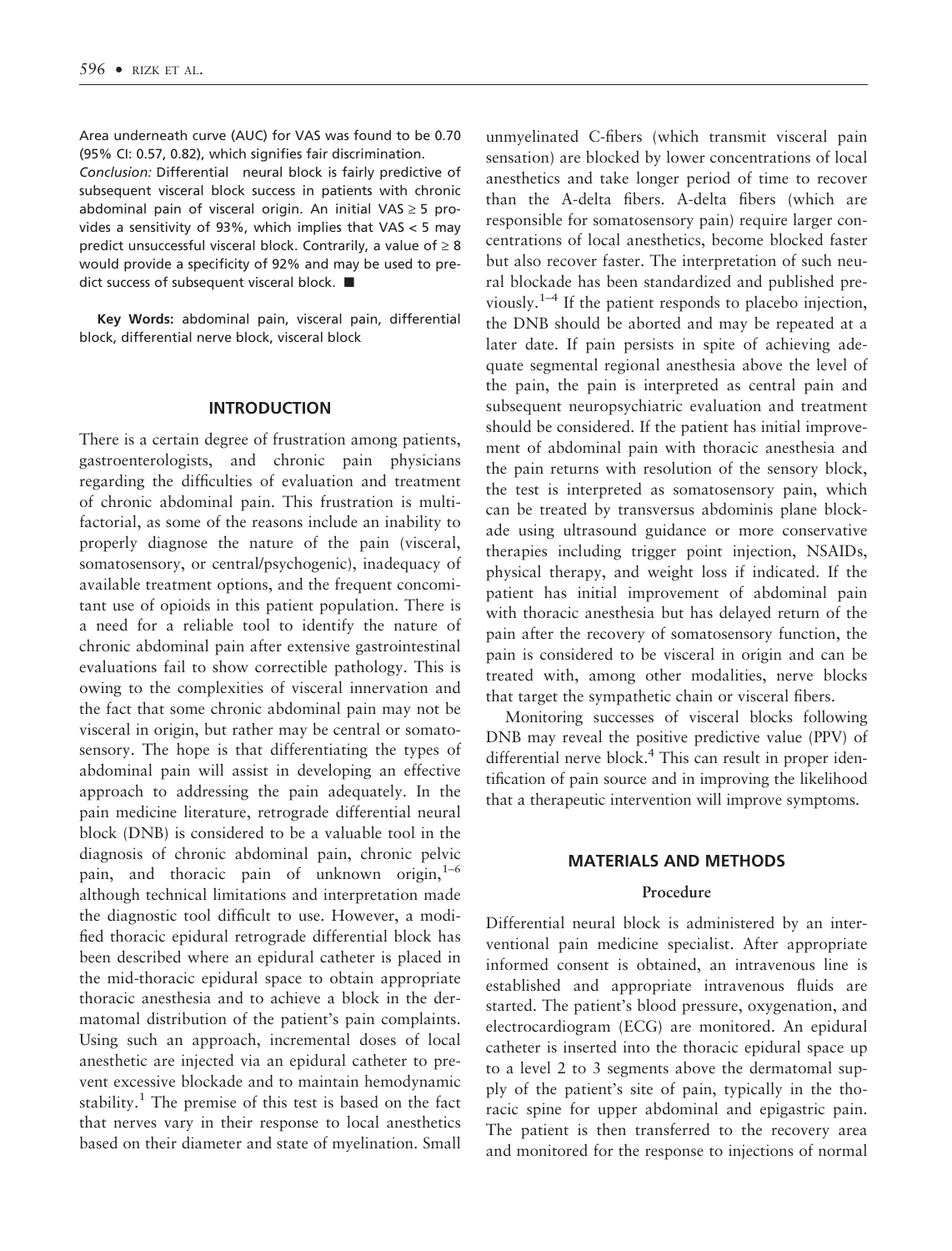saline (placebo is administered twice), and local anesthetics (eg, 2% to 3%-chloroprocaine). Local anesthetics are injected in stepwise fashion to achieve motor and sensory anesthesia in the segmental distribution that overlaps the patient's abdominal pain complaint.<sup>4</sup> If the patient responds to placebo injection, the test may be repeated in another day. If pain persists in spite of achieving adequate segmental regional anesthesia above the level of the pain, the pain is interpreted as being central in origin. If the patient has initial improvement of abdominal pain with thoracic anesthesia and the pain returns with resolution of the sensory block, the test is interpreted as somatosensory pain. If the patient has initial improvement of abdominal pain with thoracic anesthesia but has delayed return of the pain beyond the recovery of somatosensory function, the pain is considered to be visceral in origin. On the basis of the response to local anesthetic administration, pain is characterized as visceral or nonvisceral (somatosensory, central) in origin. Occasionally, pain is classified as mixed (visceral and nonvisceral components) if pain origins cannot be clearly separated.<sup>4</sup>

#### Retrospective Chart Review

After Institutional Review Board approval, we reviewed electronic medical records of 402 patients who had diagnostic differential epidural block for otherwise unexplained abdominal pain from January 2000 to January 2009. Recorded data included patients' age, gender, years of chronic pain, diagnosis as a possible source of chronic pain, recorded initial visual analog scale (VAS) pain score, pain location, use of oral opioids (in morphine sulfate mg equivalents), antidepressants, and membrane stabilizing medications for pain (in quantity). History of depression, drug, or alcohol abuse was also noted. Other data collected include number of patient's other pain sources (if other than in abdomen), dermatomal level of her/his abdominal pain, vertebral level where the epidural catheter was inserted, pain scores recorded after placebo injections, and pain scores after local anesthetic injection. Volume of the local anesthetic injected was recorded, as well as vertebral level of sympathetic block achieved. Diagnosis that was suggested by the DNB was noted. Inclusion criteria for this chart review were all patients who underwent DNB to establish diagnosis of their abdominal pain and subsequently received visceral nerve block as the therapeutic treatment. One hundred and thirteen

patients were diagnosed with visceral pain by DNB. Of the 113 patients, 81 patients subsequently underwent visceral blockade of some sort (celiac plexus, hypogastric, or splanchnic blocks). From the 81 patients who were diagnosed with visceral pain by DNB and subsequently underwent visceral blockade, we extracted the type of the visceral block used, vertebral level at which visceral block was conducted, volume of the local anesthetic used, and pain score following the visceral block. Success was defined as an improvement in abdominal pain by  $> 50\%$  by VAS.

#### Statistical Analysis

Descriptive statistics were computed for all variables. These include means, standard deviations, and percentiles for continuous factors and frequencies and percentiles for categorical variables. The PPV for DNB for whom visceral block was successful (at least a 50% reduction in VAS) was calculated along with its corresponding 95% confidence interval. In addition, subjects with a successful visceral blockade were compared to those for with an unsuccessful visceral blockade to assess whether there was any factor that was associated with success of treatment. A receiver operating characteristics (ROC) analysis was performed to assess utility of VAS (alone or in combination of other baseline characteristics) could be used to predict treatment success. The ROC curves were plotted, and the areas under the curves are reported. An automated bootstrap variable selection method was performed on 1,000 bootstrap samples to choose the final model. All baseline variables were considered for inclusion, and the 2 factors with highest inclusion rates were included in the model. A  $P < 0.05$  was considered statistically significant. All analyses were performed using SAS version 9.2 (The SAS Institute, Cary, NC, U.S.A.).

#### RESULTS

The mean age of patients receiving the DNB was 46  $(\pm 15)$  years and 73% were female. Sixty-seven percent of subjects were on a morphine equivalent, and median duration of pain was 5 years (P25, P75:2, 9).

A total of 81 subjects diagnosed with visceral pain by DNB received a visceral block. Table 1 presents a breakdown of subject characteristics by outcome of block. Of the 24 patients that did not achieve at least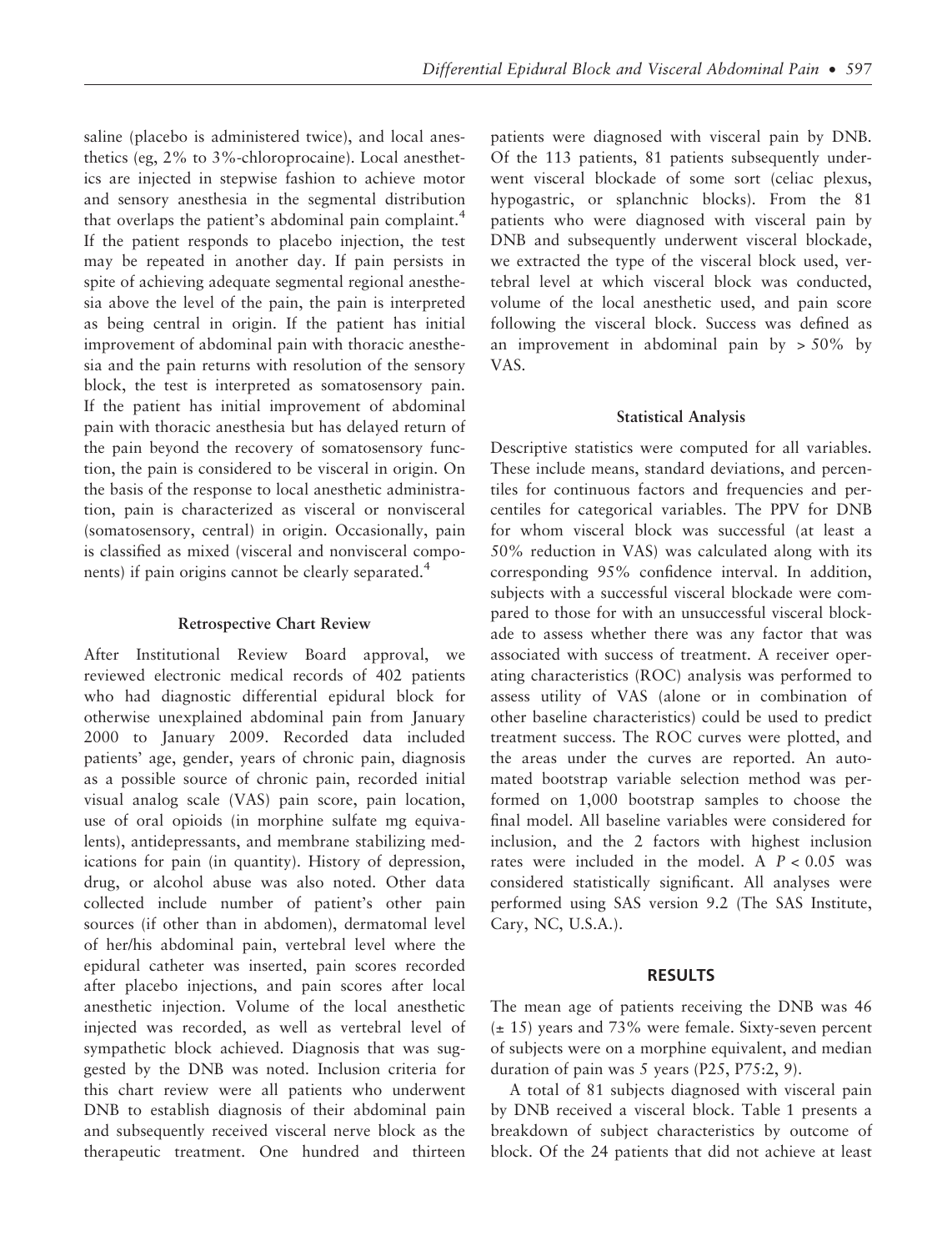| Factors                      | All $(N = 81)$   | Successful visceral block ( $N = 57$ ) | Unsuccessful visceral block ( $N = 24$ ) | P-value |
|------------------------------|------------------|----------------------------------------|------------------------------------------|---------|
| Age                          | $46.1 \pm 14.5$  | $47.5 \pm 12.3$                        | $42.8 \pm 18.5$                          | 0.26    |
| Female                       | 59 (72.8)        | 43 (75.4)                              | 16 (66.7)                                | 0.42    |
| H/o depression               | 17 (21.0)        | 11 (19.3)                              | 6(25.0)                                  | 0.57    |
| H/o drug abuse               | 3(3.7)           | 2(3.5)                                 | 1(4.2)                                   | 0.99    |
| H/o alcohol use              | 8(9.9)           | 7(12.3)                                | 1(4.2)                                   | 0.43    |
| Antidepressants              | 26 (32.1)        | 18 (31.6)                              | 8(33.3)                                  | 0.88    |
| Membrane stabilizers         | 25 (30.9)        | 14 (24.6)                              | 11 (45.8)                                | 0.058   |
| Mso4 equivalent              | 30.0 [0.0, 70.0] | 36.0 [0.0, 70.0]                       | 25.0 [0.0, 75.0]                         | 0.53    |
| Any morphine equivalent      | 54 (66.7)        | 40 (70.2)                              | 14 (58.3)                                | 0.3     |
| Years of pain*               | $5.0$ [2.0, 9.0] | $4.0$ [2.0, 9.0]                       | $6.0$ [2.0, 9.0]                         | 0.43    |
| Preblock visual analog scale | $6.4 \pm 1.8$    | $6.8 \pm 1.7$                          | $5.5 \pm 1.8$                            | 0.004   |
| Pain location                |                  |                                        |                                          |         |
| Generalized                  | 12 (14.8)        | 7(12.3)                                | 5(20.8)                                  | 0.8     |
| Epigastric                   | 12 (14.8)        | 8(14.0)                                | 4(16.7)                                  |         |
| <b>RUQ</b>                   | 12 (14.8)        | 8(14.0)                                | 4(16.7)                                  |         |
| LLQ                          | 10(12.4)         | 8(14.0)                                | 2(8.3)                                   |         |
| LUQ                          | 5(6.2)           | 3(5.3)                                 | 2(8.3)                                   |         |
| Periumbilical                | 10(12.4)         | 7(12.3)                                | 3(12.5)                                  |         |
| <b>RLQ</b>                   | 8(9.9)           | 7(12.3)                                | 1(4.2)                                   |         |
| Pelvis                       | 9(11.1)          | 7(12.3)                                | 2(8.3)                                   |         |
| Flank                        | 2(2.5)           | 2(3.5)                                 | 0(0.0)                                   |         |
| Groin                        | 1(1.2)           | 0(0.0)                                 | 1(4.2)                                   |         |
| No. of other pain locations  |                  |                                        |                                          |         |
| 0                            | 47 (58.0)        | 33 (57.9)                              | 14 (58.3)                                | 0.9     |
| 1                            | 24 (29.6)        | 17 (29.8)                              | 7(29.2)                                  |         |
| 2                            | 7(8.6)           | 5(8.8)                                 | 2(8.3)                                   |         |
| 3                            | 1(1.2)           | 1(1.8)                                 | 0(0.0)                                   |         |
| 4                            | 2(2.5)           | 1(1.8)                                 | 1(4.2)                                   |         |
| Any response to placebos     | 10 (12.4)        | 9(15.8)                                | 1(4.2)                                   | 0.27    |
| Visceral block               |                  |                                        |                                          |         |
| Celiac                       | 37 (43.2)        | 24 (38.6)                              | 13 (54.2)                                | 0.8     |
| Hypogastric                  | 26 (30.9)        | 19 (31.6)                              | 7(29.2)                                  |         |
| Splanchnic                   | 16 (18.5)        | 12(21.1)                               | 4(12.5)                                  |         |
| Celiac/splanchnic            | 2(2.5)           | 2(3.5)                                 | 0(0.0)                                   |         |
| Multiple blocks              | 8(9.9)           | 7(12.3)                                | 1(4.2)                                   | 0.43    |

Table 1. Demographic and Clinical Characteristics of Subjects Undergoing Visceral Block for Visceral Pain as Diagnosed by Differential Neural Block

\*Years of pain missing for 8 subjects.

Continuous variables presented as Mean ± SD with t-tests or Median [25th, 75th percentiles] with Wilcoxon rank sum tests.

Categorical factors presented as N (%) with P values corresponding to Mantel–Haenszel chi-square test for no. of other pain locations, Fisher's Exact test for history of drug or

alcohol abuse, pain location, response to placebo, type of block and use of multiple blocks, and Pearson's chi-square tests otherwise. The bold value emphasizes the only factor that was found to be statistically significant and highlights a higher baseline VAS score is associated with visceral block success (6.8 ±  $1.7$  vs. 5.5, 1.8;  $P = 0.004$ ).

50% improvement in VAS, 5 had worsening, 4 had no change, and 15 had < 50% improvement.

The only factor that was found to be statistically significant with visceral block success was baseline VAS with higher scores associated with visceral block success (6.8  $\pm$  1.7 vs. 5.5, 1.8; P = 0.004). In addition, although it just fell short of statistical significance, use of membrane stabilizing medications was significantly more common in subjects for whom visceral block was not successful (46% vs. 25%;  $P = 0.058$ ). After adjusting for use of membrane stabilizing medications, baseline VAS was found to be associated with higher likelihood of DNB success ( $P = 0.010$ ).

Area under the ROC curve (AUC) for VAS was found to be 0.70 (95% CI: 0.57, 0.82), which signifies fair discrimination between successful and unsuccessful visceral block (Figure 1). Adding use of membrane stabilizers did not significantly improve discrimination (AUC [95% CI]: 0.71 [0.60, 0.83]). No single point provided high sensitivity and specificity. A VAS  $\geq$  5 gives a sensitivity of 93%, which means that values < 5 would be useful to rule out success. On the other hand, a value of  $\geq 8$  would provide a specificity of 92%, which means that it could be used to rule in success (PPV =  $89\%$ ).

#### **DISCUSSION**

Differential epidural nerve block has been used by our group for the interpretation of chronic abdominal pain type. It was initially described in  $1998'$  as a method to stratify patients who would benefit from surgical splanchnicectomy by way of videoscopic thoracoscopy. Since then the interpretation of such neural blockade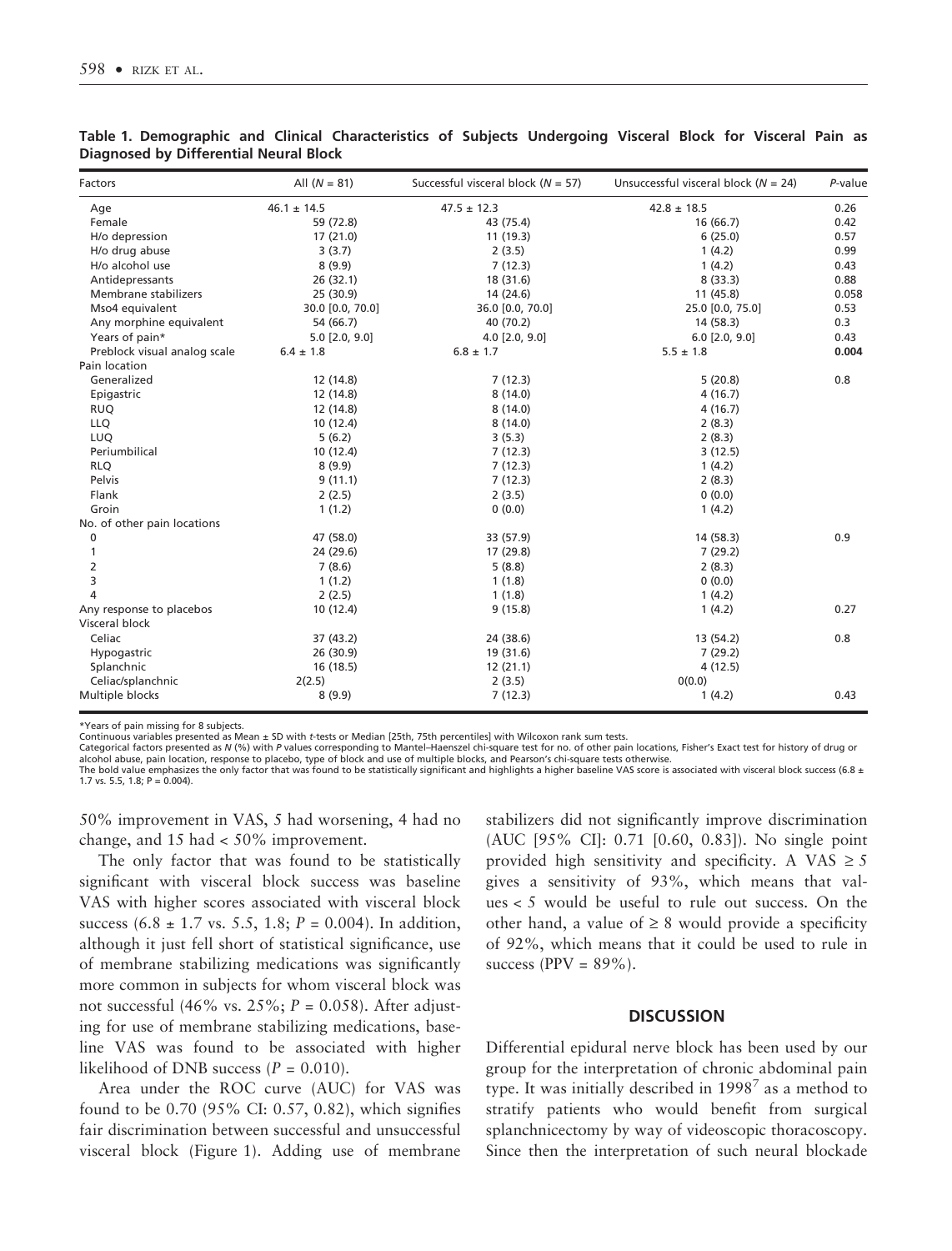

Figure 1. Receiver operating characteristics curves evaluating the utility of pre-procedure visual analog scale (VAS) to predict visceral block success.

has been standardized and previously published. $1-4$ Side effects and complications under well-experienced clinicians are low (hypotension, bradycardia, headache, back pain, neurological complications), and the safety of the technique has been reviewed.<sup>8</sup>

Visceral blocks used in this study include celiac, hypogastric, and splanchnic blocks. The celiac plexus originates from the preganglionic sympathetic fibers of the greater (T5 to T9), lesser (T10 to T11), and least (T12) splanchnic nerves. Both the celiac and thoracic splanchnic nerves represent a target point for blockage of nociceptive transmission from the upper abdomen.<sup>9</sup> For example, celiac plexus block has been described for the treatment of pain for patients with upper abdominal malignancies. $10^{-12}$  Splanchnic nerve block can be performed using different approaches including percutaneous,<sup>13</sup> videothoracoscopic,<sup>14,15</sup> intraoperative,<sup>16</sup> and transdiscal.<sup>17</sup> Transdiscal approach of splanchnic nerve block gives an effective alternative for the management of chronic upper abdominal pain in patients with cancer.<sup>17</sup>

The effectiveness of visceral blocks is highly variable, and studies have included few patients.<sup>17–21</sup> One study of 23 patients with chronic pancreatitis<sup>4</sup> found that the majority of patients in their cohort had nonvisceral pain (18 of 23, 78%) and only 22% (5 of 23) had visceral pain by differential neuroaxial block. Four of 5 patients (80%) with visceral pain responded to therapy, whereas

only 5 of 17 (29%) of patients with nonvisceral pain responded. A meta-analysis of 9 studies evaluated the efficacy of endoscopic ultrasound (EUS)-guided celiac plexus block for chronic pancreatitis and pancreatic cancers. For chronic pancreatitis, 6 relevant studies were identified, comprising a total of 221 patients. EUS-guided CPB was effective in alleviating abdominal pain in 51.46% of patients. For pancreatic cancer, 5 relevant studies were identified with a total of 119 patients. EUS-guided CPN was effective in alleviating abdominal pain in  $72.54\%$  of patients.<sup>22</sup> Needless to say, better pain differentiation may improve the success rate of visceral blocks. This will allow patients to avoid unnecessary interventions and allow physicians to be more selective of patients who should undergo visceral blocks.

Unlike the celiac block, which interrupts visceral afferent impulses traveling through the celiac plexus, a differential neuroaxial blockade is a diagnostic temporary block that uses the variable effects of typically short-acting local anesthetics on the nerve fibers to identify the etiology of pain. Our study demonstrates the effectiveness of the DNB as a diagnostic modality for visceral abdominal pain. Of 402 patients enrolled in this study, 81 patients were diagnosed with visceral pain using DNB. Those patients diagnosed with visceral pain then subsequently underwent celiac, splanchnic, or hypogastric plexus block depending upon the location of the abdominal pain. Of 81 patients, 57 patients (70.4%) had successful block (at least 50% reduction in VAS), while 24 patients had unsuccessful block (either < 50% reduction in VAS, no change in VAS or worsening in VAS).

Although not statistically significant, it was also noted that use of membrane stabilizing medications was significantly more common in subjects for whom visceral block was unsuccessful (46% vs. 25%;  $P = 0.058$ ). That might trigger the attention for the need to limit the use of membrane stabilizing medications prior to planned visceral blocks. It should be noted, however, that some patients may be taking membrane stabilizing medications for pain sources other than the abdomen.

This is the first study of its kind to evaluate the positive predictive value for DNB in patients diagnosed with visceral pain. Additionally, it is a sizeable cohort (81 patients), and data were aggregated over an extended period of time (9 years). Although the number of patients does not allow for subgroup analysis of the different types of visceral blocks used, it does demonstrate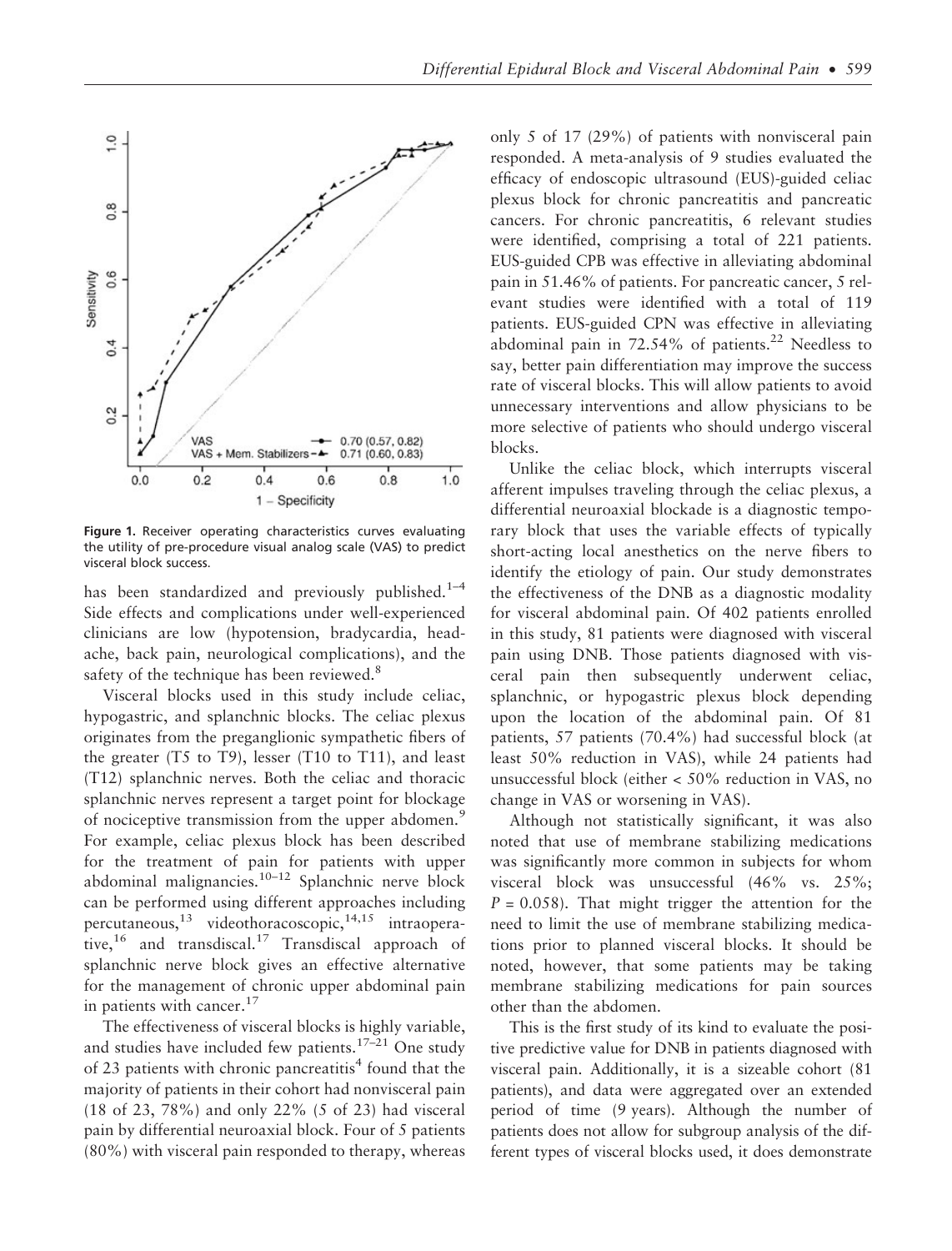the success rate we have in unknown abdominal pain of visceral type. This is invaluable to a pain physician, gastroenterologist, or a surgeon for whom an evaluation for obvious gastrointestinal etiologies is unyielding. DNB can be a diagnostic study that, although may not answer why a patient has somatosensory, central, or visceral pain, may differentiate and guide treatment. In our study, 70.4% of patients who underwent a visceral block after being diagnosed by DNB with visceral pain obtained at least a 50% reduction in their level of pain. This is comparable to Conwell's study in which 78% of patients with chronic pancreatitis who responded to celiac plexus block after being diagnosed with visceral pain by DNB and is far > 29% of patients in his study who responded to celiac block after being diagnosed with nonvisceral pain by DNB.

The ROC curve for DNB to determine success of visceral blocks is similar to that of other commonly used tests for relatively common issues. For example, the AUC for CRP used to stratify ICU admissions is 0.691 (CI: 0.608 to 0.775).<sup>23</sup> Another example is the use of Lp(a), having the largest AUC, as the best marker for unstable angina.<sup>24</sup> Although the result of the ROC for our study is only 0.71, it is comparable to that of the previous 2 markers mentioned, and it is still the best available study up to date.

Additionally, although somewhat intuitive, this is the first study to demonstrate that the more intense the visceral abdominal pain, the more likely a visceral block will improve symptoms. Of clinical relevance, an initial VAS  $\geq$  5 gives high sensitivity (93%), while an initial  $VAS \ge 8$  provides a high specificity (92%). Thus, patients with low-grade pain as rated by VAS may not be ideal candidates for visceral block success. This would not preclude such a patient from undergoing these blocks but allows the physician to temper expectations.

This study also demonstrates the usefulness of DNB in predicting success to visceral blocks despite patients having a history of depression, antidepressant medication use, narcotic medications, drug abuse, or alcohol use, all of which can make the assessment of pain more difficult because of its subjective nature. For example, depressive symptoms are related to abdominal pain in school children, while anxiety problems seem to be a comorbid complaint for functional abdominal pain in children. $25$  The presence of psychological disorder in inflammatory bowel disease contributes to poor health-related quality of life.<sup>26</sup>

Despite the aforementioned findings, if a patient is prescribed opioid medications, it is intuitive to have

them stop the medications for a period of time prior to DNB. This is to minimize the subjective alterations that occur with mu and other opioid receptor regulation. For example, studies in rats showed that chronic morphine treatment induces functional delta opioid receptors in amygdala neurons that project to periaqueductal grey matter.<sup>27</sup> Another study shows that molecular adaptation in mu opioid receptor function occurs because of chronic pain status.28

Controversy regarding DNB still exists among anesthesiologists and pain physicians owing to its limitation and drawbacks. Some of those drawbacks include the risk of any neuroaxial procedure including infection, bleeding, epidural hematoma, dural puncture, and sympathectomy. Sometimes if the catheter tip is at higher level like T5 or T6, this may lead to blockage of cardiac accelerator fibers at T1 to T4, if enough local anesthetic dose was administered. This may cause significant hypotension and bradycardia requiring vasopressor therapies. In addition, the procedure is time-consuming, and it requires the attention of a devoted nursing team in the recovery area. This can limit the use of DNB in a smaller private practice setting. Soliman and Narouze<sup>29</sup> suggest to proceeding with transversus abdominis plane (TAP) blockade as an initial diagnostic tool to help differentiating between somatosensory and visceral abdominal pain. However, TAP blockade does not clearly identify centralized pain. Another drawback is that visceral pain can occasionally be transmitted through the vagus nerve. The vagus nerve is not blocked during the DNB, and so if the patient does not have a significant pain reduction after DNB, it could be because it is transmitted by the vagus nerve rather than the pain being merely central in origin. Despite the controversies regarding DNB, the study describes that DNB can be fairly predictive of the success of the subsequent visceral block. Authors suggest that DNB is a useful tool for diagnosing abdominal pain of unknown origin but may be best used on a case by case basis, recognizing the existing controversy.

In conclusion, DNB is a useful tool for to determine whether a patient has visceral abdominal pain of unknown etiology. In patients who do have visceral abdominal pain confirmed by DNB results, the likelihood that a visceral block of some kind may improve their pain by  $> 50\%$  is approximately 70%. The higher the initial VAS, the higher the chance that the symptoms will improve after visceral block. Physicians may consider discontinuing membrane stabilizing medications in patients in whom they are considering visceral blockade.